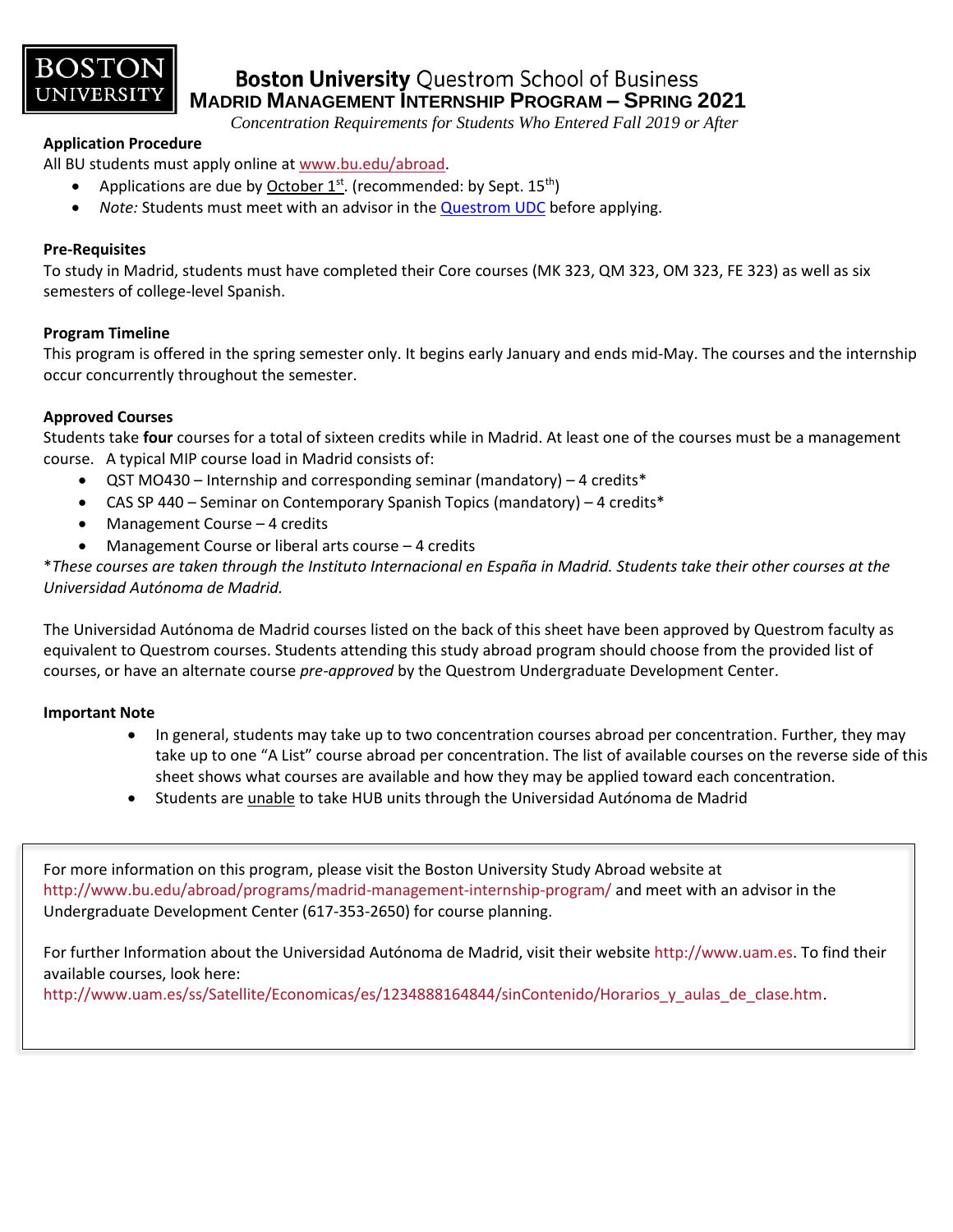## **Madrid Management Internship – Spring 2022**

*Courses scheduled to be offered may change slightly prior to the beginning of the term.*

# **Spring—Typical Courses**

### **Take the two required courses:**

| <b>BU Course #</b> | <b>Boston University Course Title</b>  | <b>Questrom Equivalent</b> |                            |  |
|--------------------|----------------------------------------|----------------------------|----------------------------|--|
| <b>CAS SP 440</b>  | Seminar on Contemporary Spanish Topics | CAS SP 440                 | Liberal Arts/Non-Mgmt Elec |  |
| QST MO430          | Internship in Management               | QST MO430                  | MO B-List                  |  |
|                    |                                        |                            | Hub: IIC                   |  |

#### **Select two additional courses:**

| <b>UAM</b><br><b>Course #</b>                                | Universidad Autónoma de Madrid Course Title                                                                                          | <b>Questrom Equivalent</b>   |                                                                                                   |  |  |  |  |  |
|--------------------------------------------------------------|--------------------------------------------------------------------------------------------------------------------------------------|------------------------------|---------------------------------------------------------------------------------------------------|--|--|--|--|--|
| <b>Finance</b>                                               |                                                                                                                                      |                              |                                                                                                   |  |  |  |  |  |
| Finance is very difficult at Universidad Autónoma de Madrid. |                                                                                                                                      |                              |                                                                                                   |  |  |  |  |  |
| 16755                                                        | Mercados Financieros - Financial Markets                                                                                             | <b>FE 442</b>                | <b>B</b> List                                                                                     |  |  |  |  |  |
| 16758                                                        | Financiación Internacional - International Finance                                                                                   | <b>FE427</b>                 | <b>B</b> List                                                                                     |  |  |  |  |  |
| 16752                                                        | Analisis de Estados Financieros - Financial Statement Analysis                                                                       | FE B-list                    | <b>B</b> List<br>(Other B-list MUST be from<br>the Finance dept if<br>students take this course). |  |  |  |  |  |
| <b>General Mangement</b>                                     |                                                                                                                                      |                              |                                                                                                   |  |  |  |  |  |
|                                                              | All concentration electives listed will count, including those listed below.                                                         |                              |                                                                                                   |  |  |  |  |  |
| 16775                                                        | Consolidación de Estados Financieros - Consolidation of Financial<br><b>Statements</b><br>Very difficult course. Only for the brave. | <b>General Mgmt Elective</b> |                                                                                                   |  |  |  |  |  |
| 16777                                                        | Programación y Control Presupuestario - Programming and<br><b>Budgetary Control</b>                                                  | <b>General Mgt Elective</b>  |                                                                                                   |  |  |  |  |  |
| <b>Global Business</b>                                       |                                                                                                                                      |                              |                                                                                                   |  |  |  |  |  |
| 16713                                                        | Instrumentos Comerciales de cooperación de la EU - Instruments<br>and Commercial Cooperation of the European Union                   | IM 345                       | A List                                                                                            |  |  |  |  |  |
| 16779                                                        | Direccion Internacional de la Empresa - International Business<br>Management                                                         | IM 345                       | A List                                                                                            |  |  |  |  |  |
| 18276                                                        | Instituciones Financieras/Económicos Internacionales -<br>International Financial/Economic Institutions                              | IM 345                       | A List                                                                                            |  |  |  |  |  |
| 16698                                                        | Financiación Internacional - International Finance                                                                                   | <b>FE427</b>                 | <b>B</b> List                                                                                     |  |  |  |  |  |
| Law                                                          |                                                                                                                                      |                              |                                                                                                   |  |  |  |  |  |
|                                                              | All concentration electives listed will count as a Law B List elective.                                                              |                              |                                                                                                   |  |  |  |  |  |
| 16743                                                        | Derecho Mercantil - Commercial Law                                                                                                   | LA elective                  | <b>B</b> List                                                                                     |  |  |  |  |  |
| <b>Marketing</b>                                             |                                                                                                                                      |                              |                                                                                                   |  |  |  |  |  |
| 16633                                                        | Marketing Turistico - Tourism Marketing                                                                                              | МK<br>elective               | <b>B</b> List                                                                                     |  |  |  |  |  |
| 16765                                                        | Desarrollo de Nuevos Productos y Marcas - Development of New<br><b>Products and Brands</b>                                           | МK<br>elective               | <b>B</b> List                                                                                     |  |  |  |  |  |
|                                                              | <b>Management &amp; Organizations</b>                                                                                                |                              |                                                                                                   |  |  |  |  |  |
| 16783/<br>18299                                              | Sociologia de las Organizaciones - Sociology of Organizations                                                                        | MO<br>elective               | <b>B</b> List                                                                                     |  |  |  |  |  |